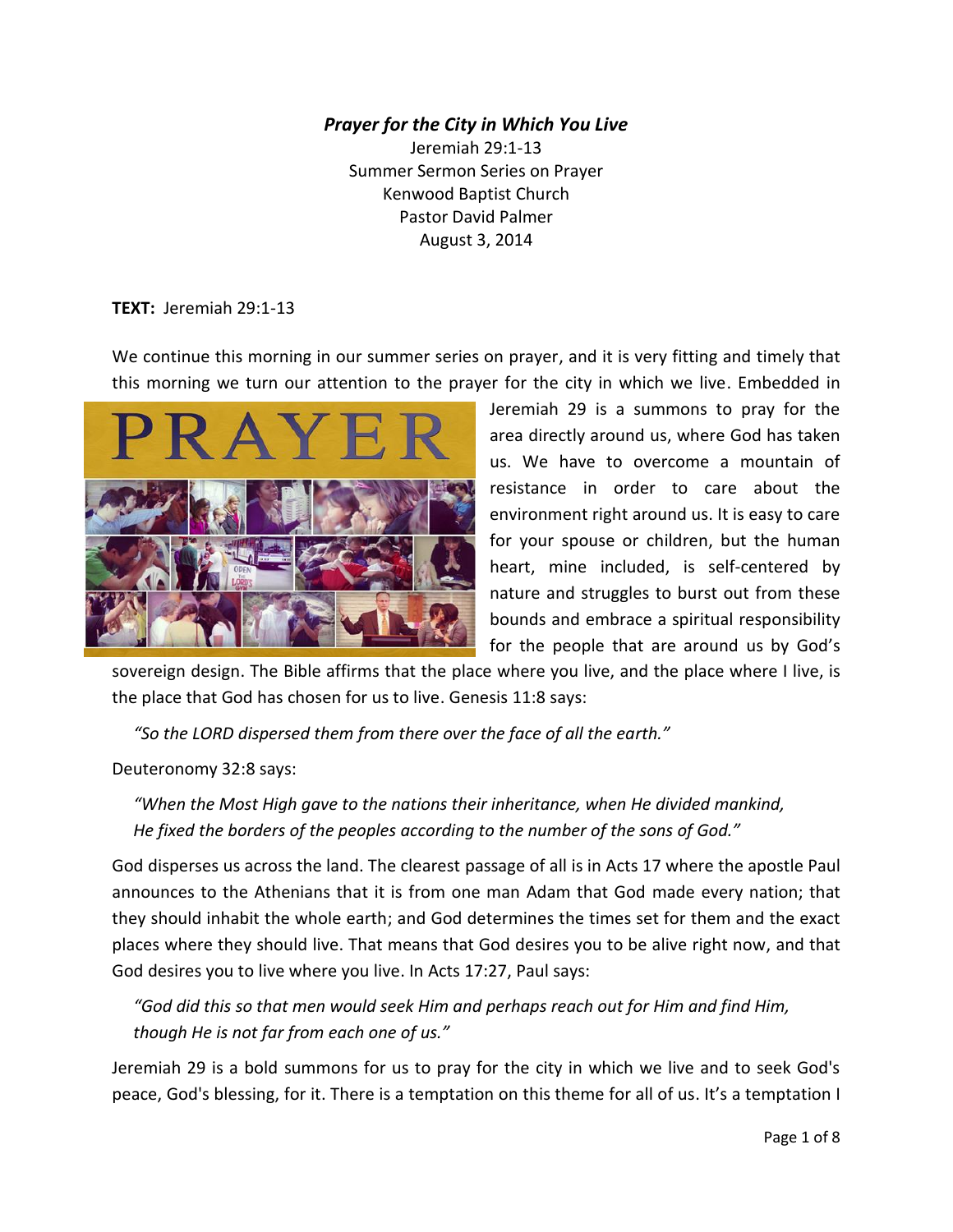see in four different directions: *indifference, cynicism, cloister*, or *retreat*.

All of us are tempted by *indifference*, to feel indifference towards the people around us. Worse is that we are inclined to feel a *cynicism*: "The world is going so poorly. Just look at what these people are doing." I can't stand it when I hear Christians talk like that. It is not the way that God sees the world. Do we expect the world to live like redeemed people? No! When you read the newspaper, if you are feeling cynicism and indifference, close the newspaper and turn to the Scripture and start to see the world around you through God's eyes. Another reaction or temptation we have is to *cloister*, where we withdraw or move inside of a spiritual haven. We are never outside the walls of the church. Worse yet than to cloister is just a flat-out *retreat*, total isolation.

Jeremiah 29 pushes us, and it's a text we want to follow carefully. It challenges us from the prophet's vision to pray for the city, the community in which we live. Jeremiah 29 comes at a moment of great difficulty. God has stirred the Babylonian king Nebuchadnezzar as an instrument of disciplining correction for God's own people, and he has carried the best elements of society into exile, in 597 BC. This is the time of Daniel and Ezekiel.. The royal family is all taken away from the society. A few years later, Nebuchadnezzar will return with his army to destroy God's house. The leadership of the society is taken. They're brought into this foreign land. They're placed there by God, and they face a fundamental decision in this strange environment: "What is the posture that I will adopt toward the society around me? Will I deride the society for its idolatry and sin? Will I stand at a distance? Will I hold myself back from my neighbors, or will I pursue the prophet Jeremiah's counsel?" Jeremiah's counsel is a radically different voice that urges God's people:

- Firstly, to build their lives into the place where God has brought them.
- Secondly, to pray for their city and society.
- Thirdly, to trust God for the accomplishment of His greater plans that will ultimately be realized in the lives of their children and grandchildren.

Let's follow these three movements in the passage, movements that ultimately take a posture of faith. I promise you that at the end of this passage, we will strike a verse that is close and familiar to us, but it is even more precious when read in its context.

Jeremiah 29:1 starts off saying:

 *"This is the text of the letter that the prophet Jeremiah sent from Jerusalem to the surviving elders among the exiles and to the priests, the prophets and all the other people Nebuchadnezzar had carried into exile from Jerusalem to Babylon."*

The Hebrew actually says it's a *book*. Jeremiah's oracles, or prophetic ministry, were often put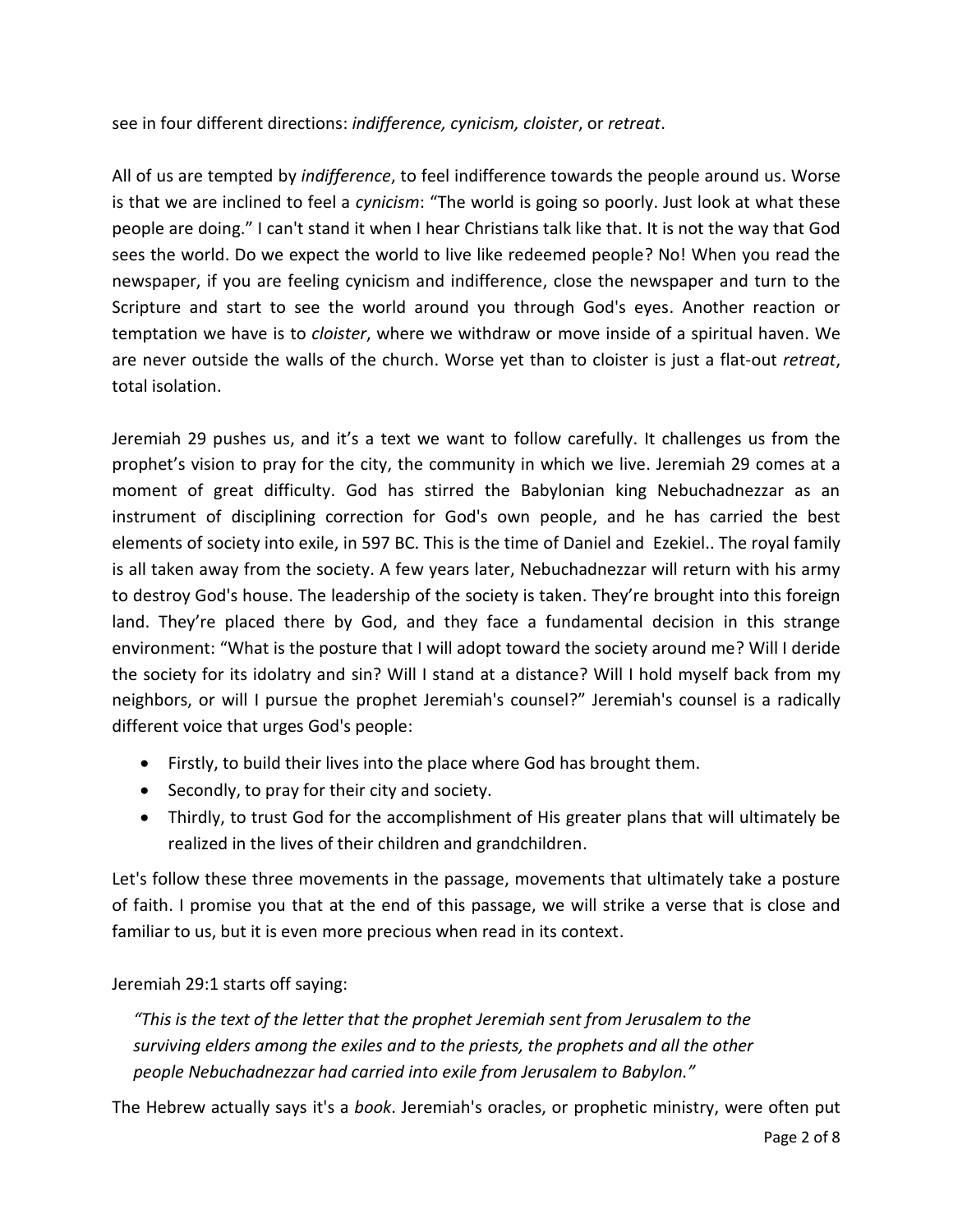together in a booklet, or different lengths of documents, and sent. It is sent from Jeremiah who is in Jerusalem, but he sends this booklet or letter to the exiled community, to the leadership, priest, prophets, other people, and elders. He entrusts this letter to a group of people that he knows, and the letter goes forth. The contents of the letter begin in Jeremiah 29:4:

## *"This is what the LORD Almighty, the God of Israel, says to all those I carried into exile from Jerusalem to Babylon."*

This is one of those very subtle grammatical shifts that is terrifying in the Bible, absolutely terrifying. Some of you may have already seen it. When we think of being taken into exile, we think it is Nebuchadnezzar that has taken us into exile; it is our sin that has taken us into exile. But Jeremiah 29:4 says who is the one who takes us into exile. Do you see it? God says, "**I**  brought you into exile." God is the one who knows the plans, places, times, and seasons, and God says, "**I** have brought you and placed you here." That means that as believers in this sovereign God, we trust God for wherever He takes us, wherever He plants us. Jeremiah's counsel from the Lord is radically different from that of the false prophets of his day. He gives them a set of very concrete and direct imperatives and commands.

## His first command is: *Build your lives into the place where God has brought you*. He says in Jeremiah 29:5:

#### *"Build houses and settle down; plant gardens and eat what they produce."*

Do not regard yourself as a temporary sojourning resident, but actually build a home there, stake your claim in the midst of the community that God has brought you into. Build this house and actually live there, plant a garden, and eat what it produces. We've got the first garden ever at the Palmer house this summer, and it has been exciting. We've got the first cucumbers ever coming out from the mysterious process of these plants. It's amazing. Watching these grow, the kids are excited, and I keep getting questions I cannot answer: "What's going to happen next? Why are the bees doing that?" But there are the cucumbers, and it's happening. It cannot be slowed down, and the garden is ripening, but it takes time. Fruit trees usually take four years to produce fruit that can be eaten. Jeremiah says: "Build a house, live there, plant a garden, and wait and eat what comes from your garden. Make your home there."

#### William Holliday writes:

 "Inevitably those who were exiled from their homeland would find themselves counting the days till they return, marking the time meanwhile. [Jeremiah says,] No, their stay in Babylon must not simply be negative, it must be positive; their home for the indefinite future must be in Babylon, and it is there that they must build their lives."

There is a temptation to hold back from our community, and sometimes to drape that in super-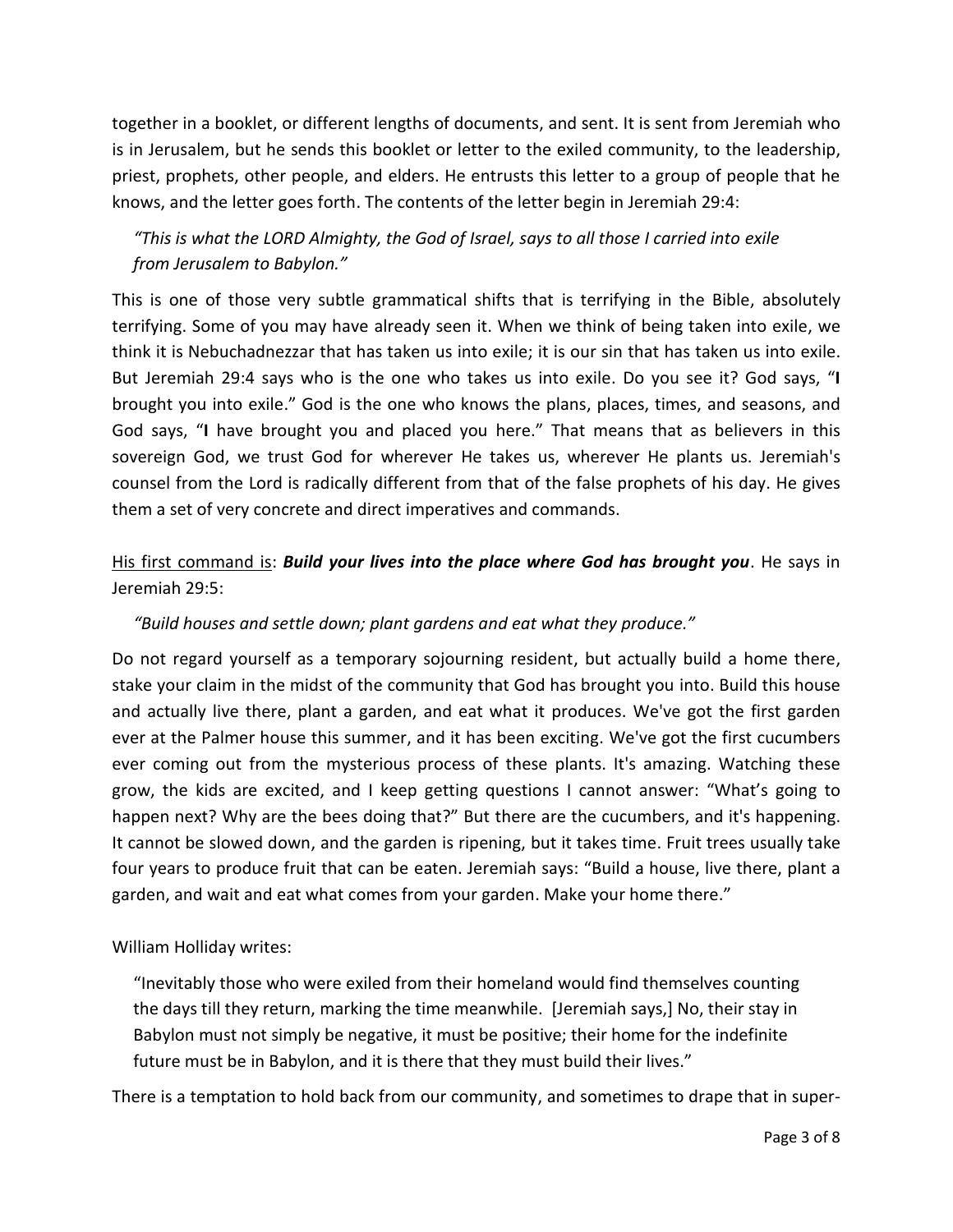spiritual language like: "I'm a temporary resident of this world; my dwelling is in eternity." That's all true, but God has placed you and placed me in real places, in real time, for His greater purposes. Jeremiah continues, and he says in Jeremiah 29:6:

 *"Marry and have sons and daughters; find wives for your sons and give your daughters in marriage, so that they too may have sons and daughters."*

He tells them to go ahead and marry and have children, but not only for themselves. "Find wives for your sons and give your daughters in marriage that they may have sons and daughters." He says not only invest and build your life where God has placed you, but build a family, children and grandchildren.

I was very happy on Friday to get a call from the man who prepares the hog for our annual Hog Roast, and he assured me that there would be plenty to go around this year. I was glad to hear that, but the real joy from the conversation is that Jack and his wife just had their first child, and he said they would be bringing something much better than their hog this year. They will be bringing their little son with them. I said to Jack, "One of my friends, John Patrick, has been to Kenwood a few times. He is a powerful apologist for the Christian faith, and John Patrick has said: 'Men become better people the day after their first child is born.'"

I said, "Jack, are you experiencing that?" and he said, "You know, I am. I'm finding that I care about a whole set of things that I never cared about before." Are you willing by this text to let God extend the boundaries of whom and what you care about, whom and what we care about as a community by the power of God?

Picking up the language of Genesis, Jeremiah goes on and says at the end of Jeremiah 29:6:

*"Increase in number there; do not decrease."*

His second command is: *Pray for your city*. Jeremiah continues in his counsel for this exiled community after stressing that they are to build their lives there, to invest, to eat, to build their family, and to really live there. He goes on and challenges them in Jeremiah 29:7:

# *"Seek the peace and prosperity of the city to which I have carried you into exile. Pray to the LORD for it, because if it prospers, you too will prosper."*

Jeremiah challenges this community to seek the welfare of Babylon. Don't miss that! One of the mistakes we often make as believers is that we say, "I care only about the good people." Well, guess what! Isn't it great that Jesus Christ cared about the bad people, about the lost people, about the idolatrous people? Jeremiah says to seek the peace, the *shalom*, of the city were I have carried you. This is the city, this is the king who will come in a few years and burn God's house down to the ground, and Jeremiah says, "If you want to follow God, then you actually need to seek the welfare and the well-being of this king and this society, and don't stand in it in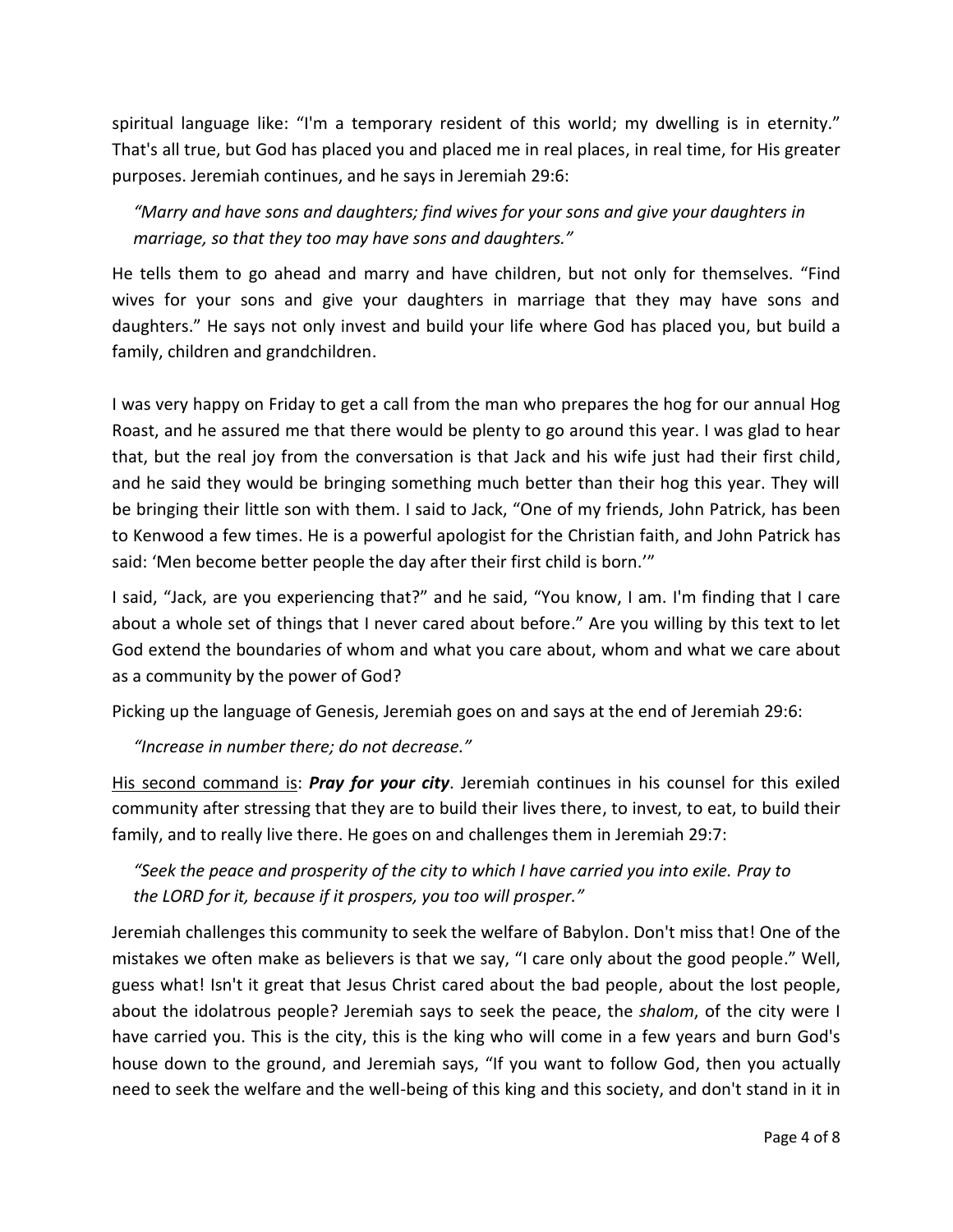antithetical relationship to your environment. He then gives us this kingdom-oriented posture, and that is to pray for it, live in it, do not be conformed to it, do not drink in its values; but be present in it, live in it, build your life in it, increase there, and while you're in the midst of this place that God has brought you to, you are the only ones in the midst of that community that can pray that God would act in a mighty way in it. He sets that responsibility at the feet of this exiled community.

#### John Bright says:

 "The injunction to pray for Babylon is remarkable. A command to pray for a hostile ruling power is otherwise unexampled in ancient literature."

This is the only example in ancient Near Eastern literature that we have where people are instructed to pray for the well-being of a hostile surrounding power. Amazing! It's the same thing that happens in the New Testament. In 1 Timothy 2:1-3,

 *"I urge, then, first of all, that requests, prayers, intercession and thanksgiving be made for everyone--for kings and all those in authority, that we may live peaceful and quiet lives in all godliness and holiness. This is good, and pleases God our Savior,. . ."*

When Paul wrote this to Timothy, Nero was on the throne. He was probably the worst of the Julio-Claudian emperors, and the last, the man who would in the end cut Paul's head off. Paul said, "I want you to pray for him." Is that our posture? Paul says this is good and pleases God, and notice why it pleases God in 1 Timothy 2:4-6:

 *". . . who wants all men to be saved and to come to a knowledge of the truth. For there is one God and one mediator between God and men, the man Christ Jesus, who gave Himself as a ransom for all men."*

Pray for your community, its leaders; pray that God would move in our neighborhoods and in our town, stretch the boundaries out that we might care for those around us in the places that God has planted us. This should be the case in our neighborhoods; it should be the case in our communities or our workplace or our academic or school setting, to be those people who pray for God's work around us.

### John Calvin said:

 "Our prayer must not be self-centered. It must arise not only because we feel our own need as a burden we must lay upon God, but also because we are so bound up in love for our fellow men that we feel their need as acutely as our own. To make intercession for men is the most powerful and practical way in which we can express our love for them."

To bring the needs of the community before God is shifting our mentality from *us* and *them* to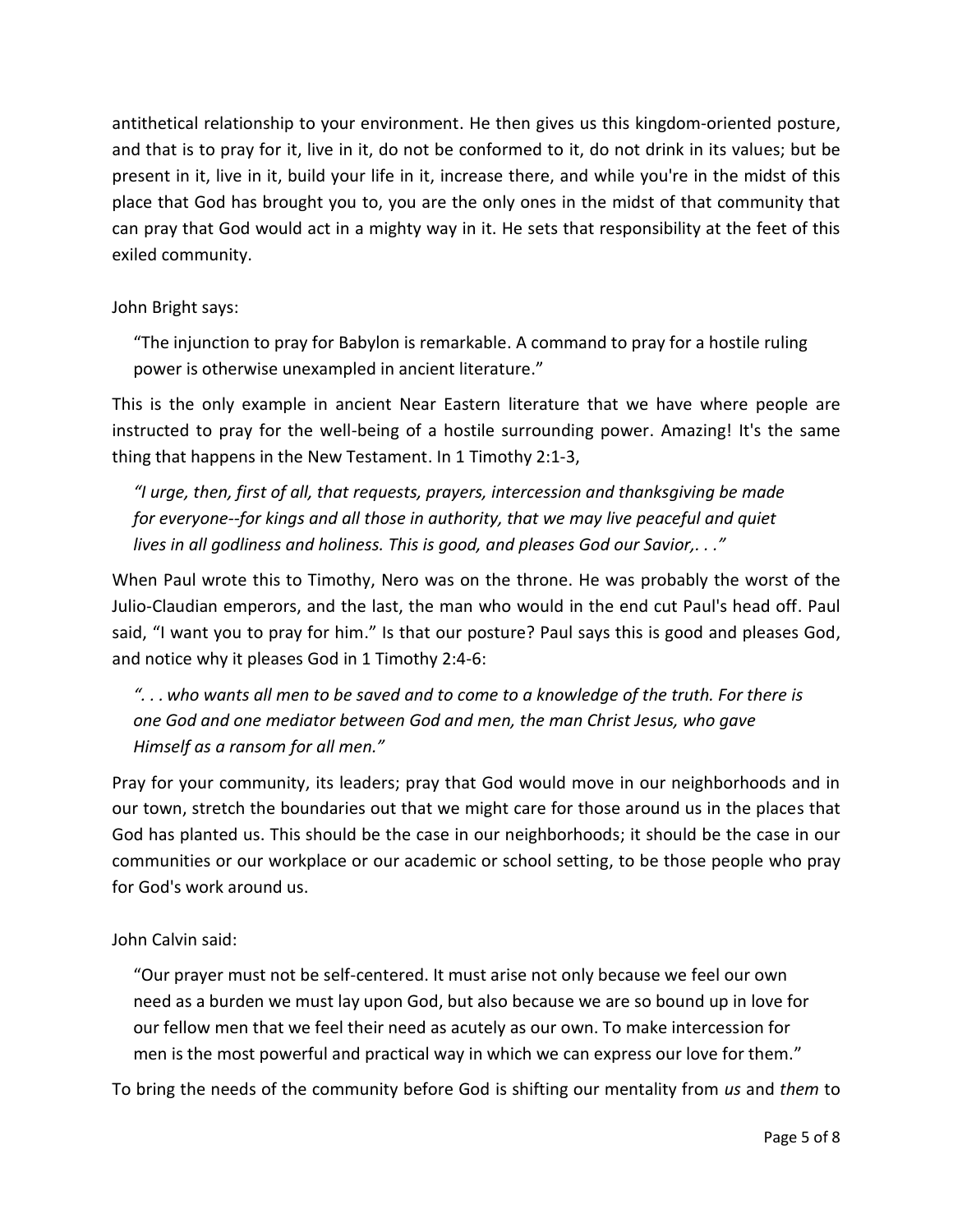*we.* That is a big difference. I love going to the Days in the Park Festival in our neighboring community because God is the one that really opened that door. It's really a simple door that opened as a response to a question to a city leader. The question was so innocent. I was there. The question was asked to a community leader: "What could we do to serve you?" That's all. The question didn't emerge from hours and hours of strategic planning in the Kenwood conference room. It was just a question, "What can we do?" and we got this answer: "While we've always wanted this festival go three days, we never had the volunteers to do it." We replied, "What if we brought 30 volunteers?" He said, "Yes, that would do it." We've been doing it ever since.

Last year, the mayor of Deer Park came to meet with me in my office after the festival just to thank me for our involvement. All the money goes to help this park. It's a place to have all kinds of conversations with people and just to be there. It's kind of easy to say, "Would you like to fill out a survey and enter a raffle for a \$100 gift card to Best Buy?" No one that I asked said, "I'm not interested in that. Take your silly survey and go back to that conference room!" No one said that. I love seeing children walk up to the Kenwood booth and see their faces when they see *Free Face Painting.* They are so excited. I like to see the parents' faces get excited when they see the word *free,* and I think to myself, "There's no other booth like this booth." I love talking with the parents or adults. It's a very easy way to just get to know them. I think 95% of those people probably aren't here right now, so those are conversations we wouldn't otherwise be able to have. One mom said, "I haven't been to church in a long time. Maybe I need to start going again." I gave a card to two little twin six-year-old boys about our upcoming hog roast, and I showed him a picture of what it looks like when we put the hog into the roaster. One of the boys said, "We've got plans for this Sunday." and I said, "Well, it's a few weeks out." He looked me right the eye and said, "Can you give me directions?" I love that all of the music on stage. The genres of music may not be our favorite, but they're belted out and wailed out right above the Kenwood Baptist Church sign. I love that.

Maybe my most meaningful exchange this year was with the pastor of another church that came and actually set up a booth on the opposite side of the park. This was their first year to participate and the first time another church has come The pastor said they had had doubts about participating in some of the activities going on, but since we have been there many years he felt empowered by us to feel like they could come too. I said, "Well, I'll pray for everyone on our side, and you pray for everyone on this side." I thought maybe this was the first year that everyone at the festival will discover they are being prayed for from both sides. I pray that we can hear Jeremiah's word to care. I pray that we would grow strong in caring for the doors that God has opened in this direction, and I pray that He would make us faithful and that He would say, "You been faithful over here, now let Me open doors in the other 330° around Kenwood."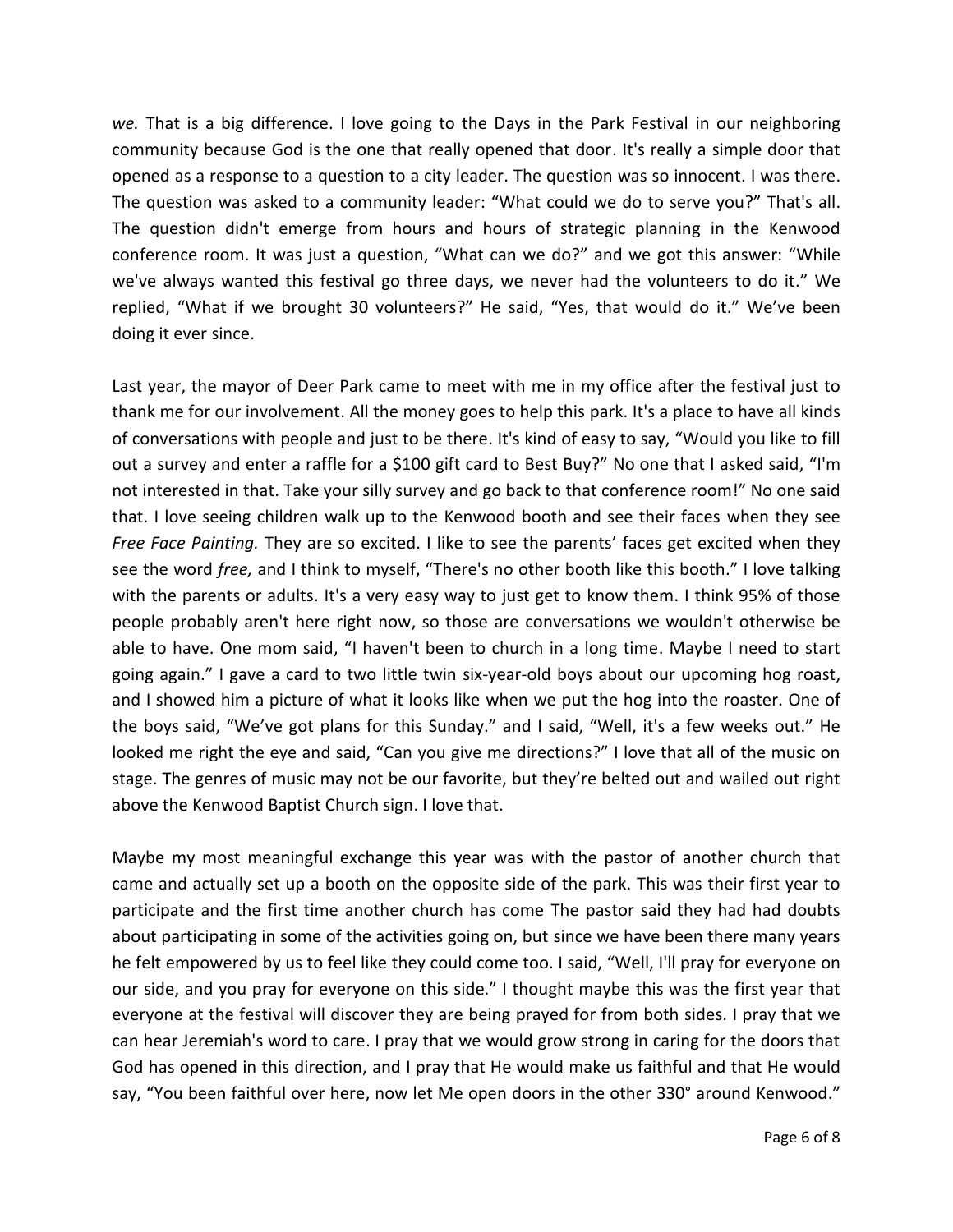Wouldn't that be great? Pray for the place where God has brought you.

His third command is: *Trust God for the accomplishment of His greater purpose*. Trust God with the results. Jeremiah says in Jeremiah 29:10:

 *"This is what the LORD says: 'When seventy years are completed for Babylon, I will come to you and fulfill My gracious promise to bring you back to this place."*

Then in Jeremiah 29:11, this treasure verse, God says:

 *"'For I know the plans I have for you,' declares the LORD, 'plans to prosper you and not to harm you, plans to give you hope and a future.'"*

God says, "I know what I'm doing with you." We get worried that if we were to start caring about our community, what would happen to us? If I start giving away my resources for the benefit of the people around us, I have fewer resources. God says, "I know what I'm doing with you. I know the plans I have for you, and they are plans to prosper you," the NIV says. The Hebrew says they are plans for shalom, plans for peace, and not for calamity; plans to give you a future and a hope. This great mysterious thing happens at the end of Jeremiah's letter.

When we start caring for our environment, our community, what actually changes first is our own heart. Watch out! Look what happens when you start building your life and caring about the context God has placed you in, praying for it. We see what happens in Jeremiah 29:12:

*"Then you will call upon Me and come and pray to Me, and I will listen to you."*

In Jeremiah 29:13, Jeremiah says:

"You will seek Me and find Me when you seek Me with all your heart."

W. S. Bowd, an English devotional writer, said:

"Prayer is weakness [our weakness] leaning on [God's] omnipotence."

I hope you can embrace your weakness, your limitations, together with me, and pray that God would move for our surrounding environment, and in so doing, that He would then move in our hearts that we would be faithful in whatever opportunities He gives, and that He would extend that radius all around. We need a place to stand. Archimedes said:

"Give me a place to stand, and I can move the earth."

We do need a place to stand from which heaven and earth are connected to reach out. This is a place where heaven and earth are connected, where God did not withhold His one and only Son, where He did not respond with cynicism or indifference, but sent His one and only Son into the world so that lost, sinful, idolaters like us might find redemption.